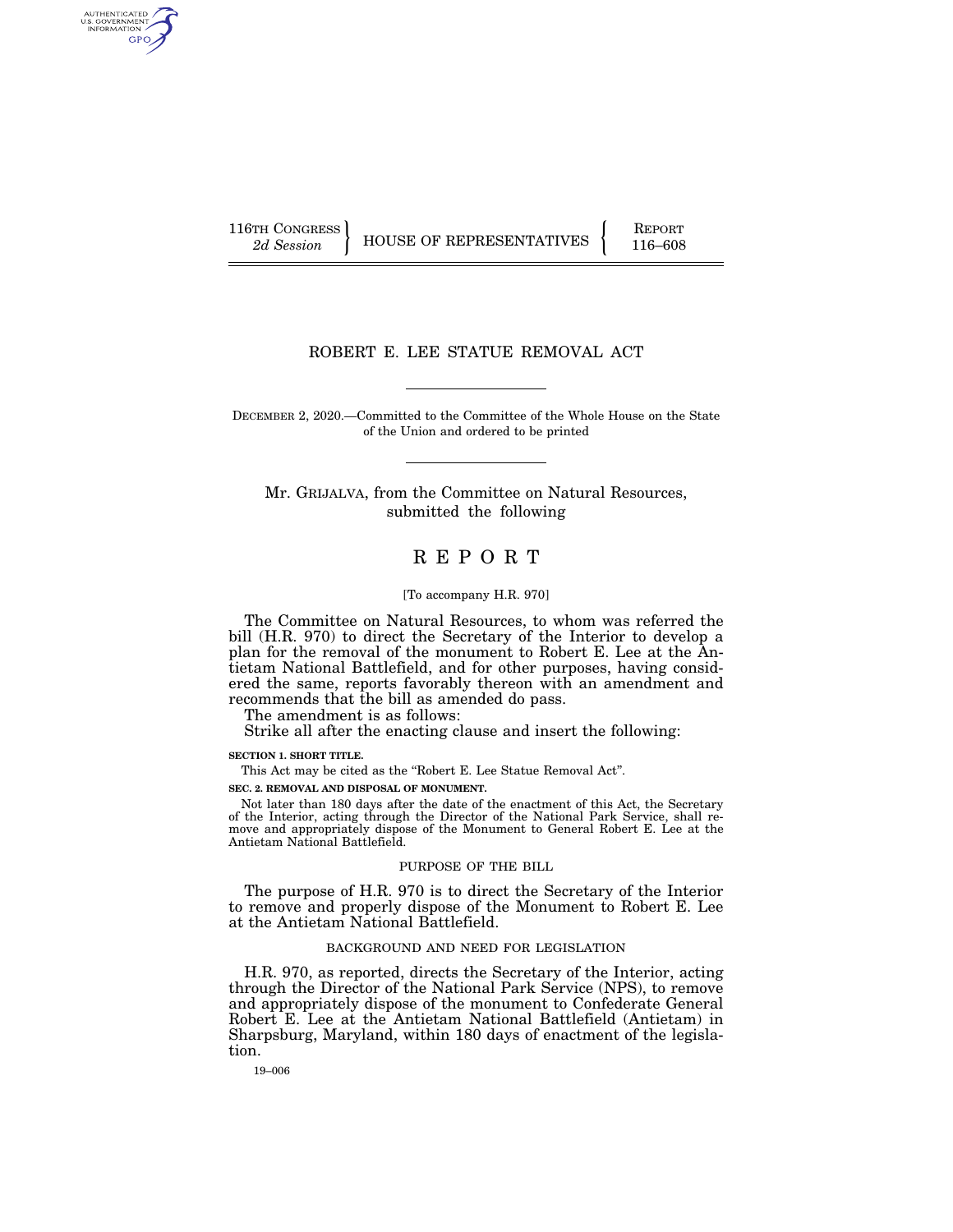The 24-foot statue of Lee at Antietam was dedicated in 2003, 138 years after the end of the Civil War. Though the statue was commissioned and placed by a private citizen on private land, the NPS acquired the property in 2005, making the plot the statue rests on federally owned land.1 In addition to the significant local backlash arising from the statue's unofficial commissioning, the statue itself is also historically inaccurate. For example, the statue depicts Lee on horseback although it is known that he traveled to Sharpsburg via ambulance due to a broken wrist. The statue also claims that Lee was ''personally against secession and slavery'' despite the fact that Lee led the secessionist forces and was a slaveowner who fought for states that each explicitly mentioned slavery as their justification for secession.

#### COMMITTEE ACTION

H.R. 970 was introduced on February 5, 2019, by Representative Anthony G. Brown (D–MD). The bill was referred solely to the Committee on Natural Resources, and within the Committee to the Subcommittee on National Parks, Forests, and Public Lands. On July 21, 2020, the Subcommittee held a hearing on the bill. On September 30, 2020, the Natural Resources Committee met to consider the bill. The Subcommittee was discharged by unanimous consent. Representative Brown offered an amendment designated Brown #1. The amendment was agreed to by voice vote. No additional amendments were offered, and the bill, as amended, was adopted and ordered favorably reported to the House of Representatives by voice vote.

#### HEARINGS

For the purposes of section 103(i) of H. Res. 6 of the 116th Congress—the following hearing was used to develop or consider H.R. 970: legislative hearing by the Subcommittee on National Parks, Forests, and Public Lands held on July 21, 2020.

### COMMITTEE OVERSIGHT FINDINGS AND RECOMMENDATIONS

Regarding clause  $2(b)(1)$  of rule X and clause  $3(c)(1)$  of rule XIII of the Rules of the House of Representatives, the Committee on Natural Resources' oversight findings and recommendations are reflected in the body of this report.

#### COMPLIANCE WITH HOUSE RULE XIII AND CONGRESSIONAL BUDGET ACT

1. *Cost of Legislation and the Congressional Budget Act.* With respect to the requirements of clause  $\overline{3}(c)(2)$  of rule XIII of the Rules of the House of Representatives and section 308(a) of the Congressional Budget Act of 1974 and with respect to requirements of clause  $(3)(c)(3)$  of rule XIII of the Rules of the House of Representatives and section 402 of the Congressional Budget Act of 1974, the Committee has requested but not received a cost estimate for this bill from the Director of Congressional Budget Office. The Com-

<sup>&</sup>lt;sup>1</sup>See Press Release, Office of Anthony Brown, U.S. Representative (Md.), Congressman Brown Introduces Legislation to Remove Statue of Robert E. Lee on Antietam National Battlefield (Sept. 15, 2017), https://anthonybrown. which the above text is largely excerpts.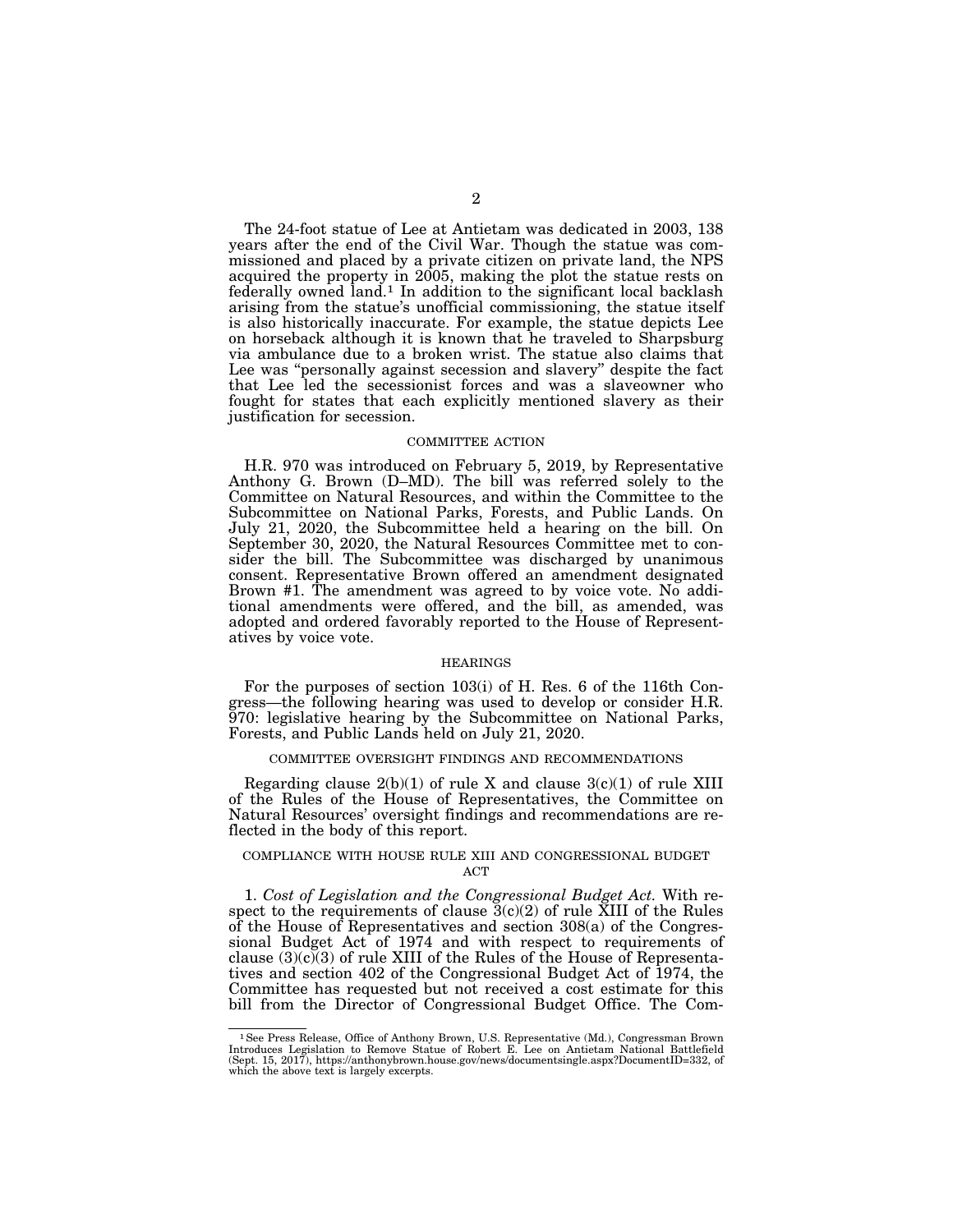mittee adopts as its own cost estimate the forthcoming cost estimate of the Director of the Congressional Budget Office, should such cost estimate be made available before House passage of the bill.

The Committee has requested but not received from the Director of the Congressional Budget Office a statement as to whether this bill contains any new budget authority, spending authority, credit authority, or an increase or decrease in revenues or tax expenditures.

Congressional Budget Office staff has informed the Committee on a preliminary, informal, nonbinding basis that the bill will likely have no direct spending or revenue effects.

2. *General Performance Goals and Objectives.* As required by clause  $3(c)(4)$  of rule XIII, the general performance goals and objectives of this bill are to direct the Secretary of the Interior to remove and properly dispose of the Monument to Robert E. Lee at the Antietam National Battlefield.

### EARMARK STATEMENT

This bill does not contain any Congressional earmarks, limited tax benefits, or limited tariff benefits as defined under clause 9(e), 9(f), and 9(g) of rule XXI of the Rules of the House of Representatives.

### UNFUNDED MANDATES REFORM ACT STATEMENT

An estimate of Federal mandates prepared by the Director of the Congressional Budget Office pursuant to section 423 of the Unfunded Mandates Reform Act was not made available to the Committee in time for the filing of this report. The Chair of the Committee shall cause such estimate to be printed in the Congressional Record upon its receipt by the Committee.

### EXISTING PROGRAMS

This bill does not establish or reauthorize a program of the federal government known to be duplicative of another program.

### APPLICABILITY TO LEGISLATIVE BRANCH

The Committee finds that the legislation does not relate to the terms and conditions of employment or access to public services or accommodations within the meaning of section 102(b)(3) of the Congressional Accountability Act.

## PREEMPTION OF STATE, LOCAL, OR TRIBAL LAW

Any preemptive effect of this bill over state, local, or tribal law is intended to be consistent with the bill's purposes and text and the Supremacy Clause of Article VI of the U.S. Constitution.

#### CHANGES IN EXISTING LAW

If enacted, this bill would make no changes to existing law.